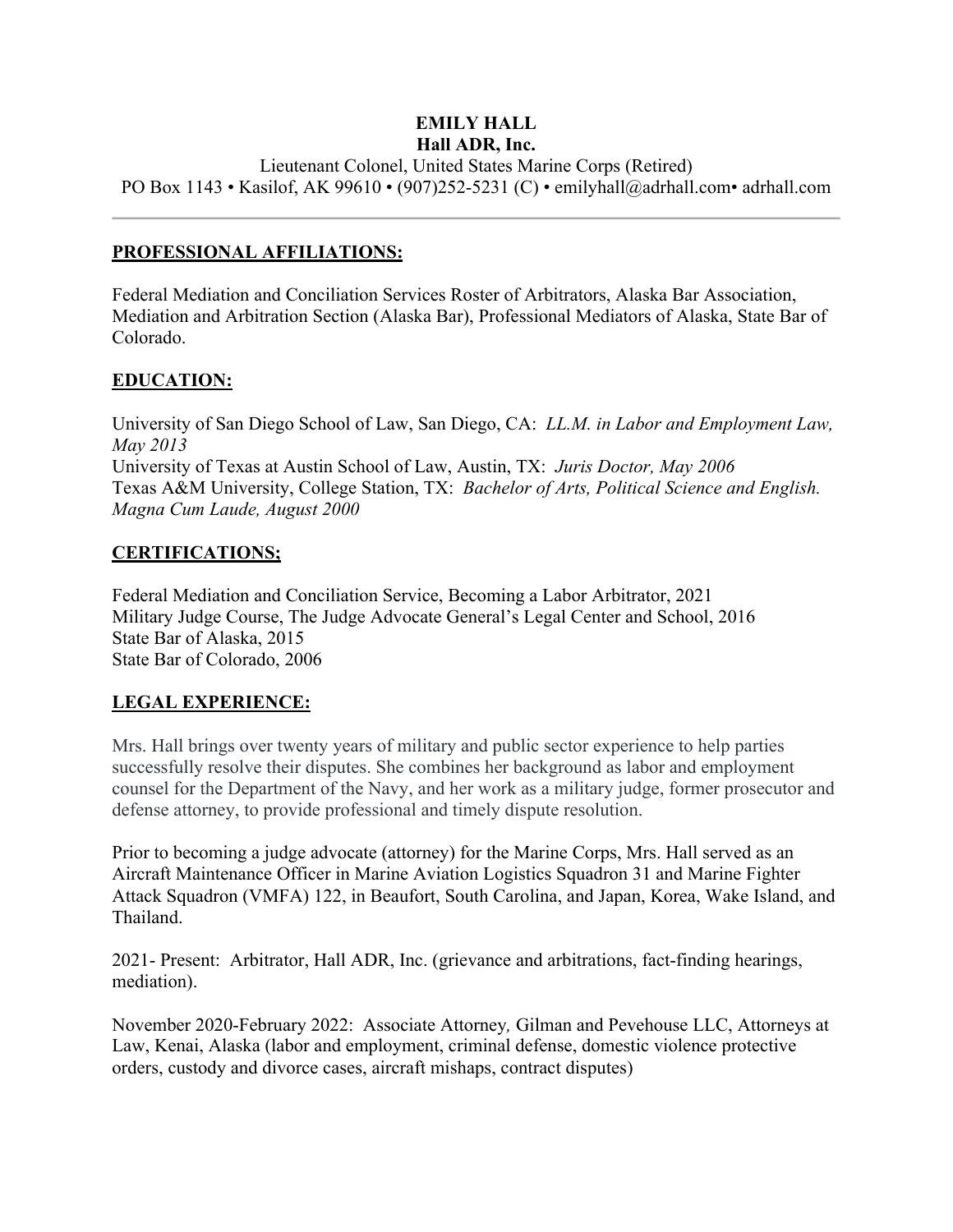May 2020-October 2020: Assistant District Attorney, District Attorney's Office, Kenai Peninsula Borough (prosecuted assault, theft, alcohol and drug offenses, and other violations of state law for the State of Alaska in the Kenai and Homer district and superior courts)

2019-2020: Staff Judge Advocate, Camp Lejeune, North Carolina (Primary legal advisor and ethics counselor for Marine Corps Installations-East Commanding General, subordinate commanders and principal staff. Senior attorney for legal issues including civilian personnel issues, discharge and other administrative law matters, and criminal matters. Liaison for law enforcement personnel (NCIS, Criminal Investigation Division, and Provost Marshal))

2016-2019: Military Judge (Deputy Circuit Judge, Eastern Judicial Circuit, Navy Marine-Corps Trial Judiciary, presiding over felony and misdemeanor cases to include larceny, sexual assault, child exploitation/abuse, unauthorized absence, DUI, and drug use/distribution)

2013-2016: Employment and Labor Counsel, Western Area Counsel Office, Department of the Navy, Office of the General Counsel, Camp Pendleton, California (Defended the Marine Corps in administrative litigation before Equal Employment Opportunity Commission (EEOC), Merit Systems Protection Board (MSPB), Federal Labor Relations Authority (FLRA), and Federal Mediation and Conciliation Service (FMCS) arbitrators. Coordinated with Department of Justice, and defended the Department of the Navy in federal courts against civil lawsuits and appeals filed by civilian employees)

2012-2013: University of San Diego School of Law, LLM student in Labor and Employment Law

2011-2012: Review Officer-in-Charge, Camp Pendleton, California (Senior panel member and legal advisor for military personnel discharge/disciplinary boards. Performed final review on appeal of several hundred disciplinary cases. Prepared all felony and misdemeanor cases for post-trial review at the Court of Criminal Appeals).

2010: Officer-in-Charge, Legal Team-Afghanistan, Helmand Province, Afghanistan.

2009: Senior Trial Counsel (Prosecutor) Camp Pendleton, California

2006-2009: Trial Counsel (Prosecutor) and Legal Assistance Officer, Yuma, Arizona (Provided legal support to over 450 clients and dozens of walk-ins: debtor-creditor issues, car loans, SCRA cases, divorce/separation filings, marital settlement agreements, wills/estate planning documents, pre-deployment briefs (Rules of Engagement).

#### **ISSUES AND INDUSTRIES:**

Mrs. Hall has participated in hundreds of evidentiary and administrative hearings, mediations, administrative discharge boards, courts-martial, and state and federal lawsuits--as a judge, a senior panel member, and an advocate. She is available to hear matters of discipline, contract interpretation, occupational safety and health, representation issues, employment law, and SCRA questions.